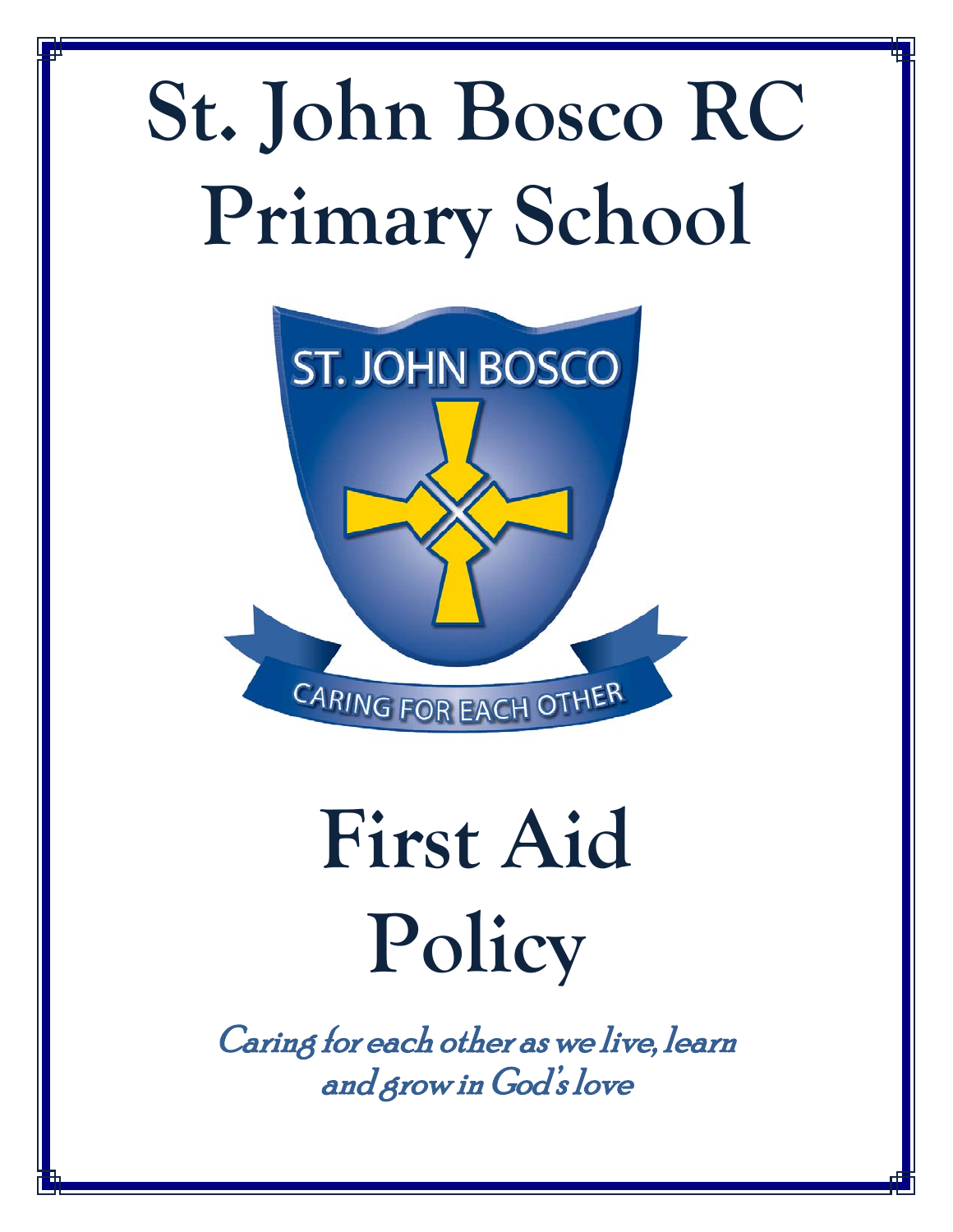### **CONTENTS**

#### **Sections**

- **1.** Aims
- **2.** Objectives
- **3.** Policy Statement
- **4.** Statement of First Aid
- **5.** Medicines in School
- **6.** First Aid Procedures
- **7.** Arrangements for First Aid *Materials, Equipment and Facilities The Location of First Aid Kits Off Site Activities Information on First Aid Arrangements Accident Reporting Pupil Accidents Involving their Head Transport to Hospital or Home*
- **8.** Emergency First Aiders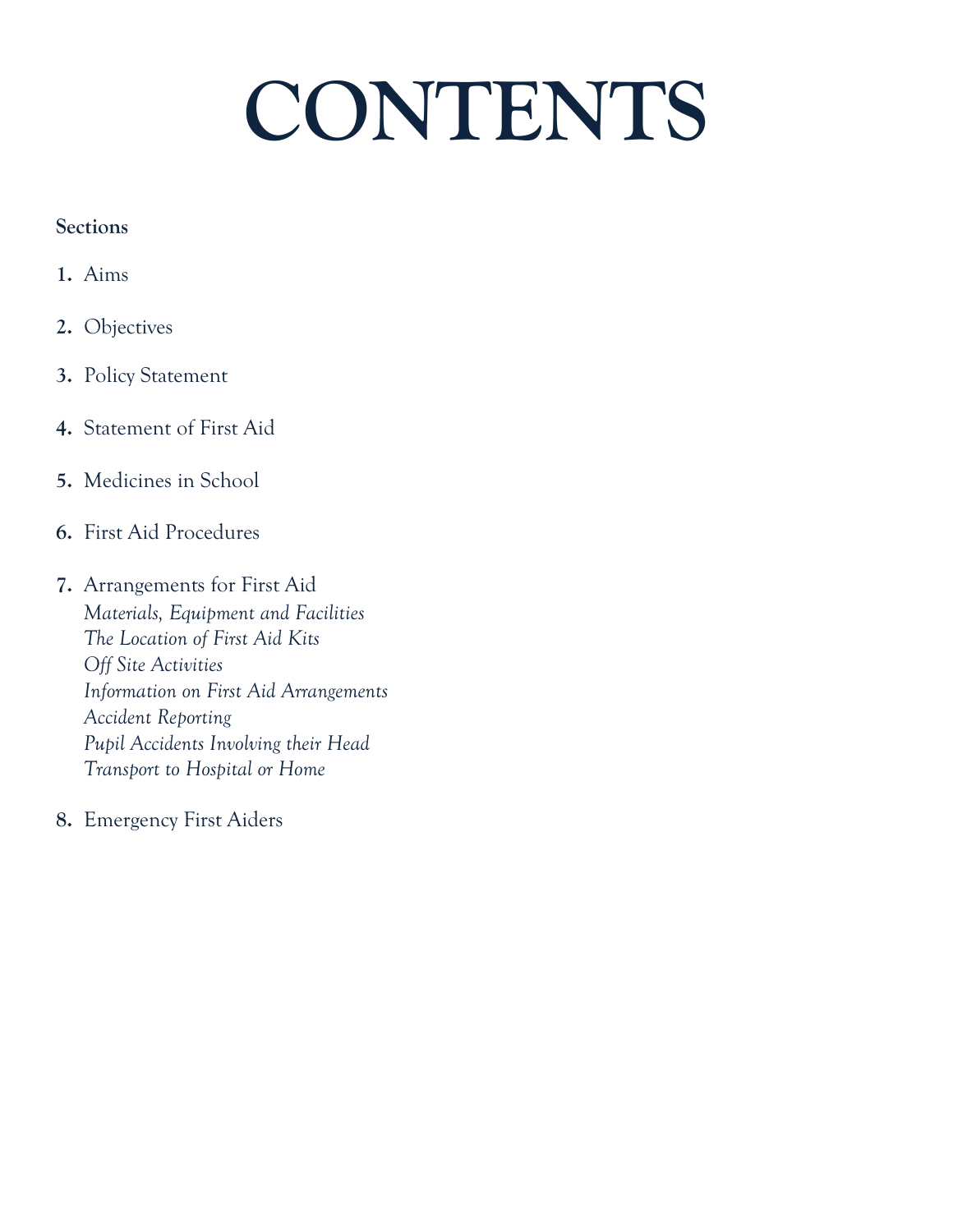### **FIRST AID POLICY**

#### **AIMS**

- To identify the first aid needs of all children and adults in school.
- To ensure that first aid provision is available at all times while people are on school premises and also on school visits.

#### **OBJECTIVES**

- To provide relevant training and ensure monitoring of training needs.
- To provide sufficient and relevant resources and facilities.
- To keep accident records as required under the Reporting if Injuries, Disease and Dangerous Occurrences Regulations 1995.

#### **POLICY STATEMENT**

The Governors and Head teacher of St. John Bosco RC Primary School accept their responsibility under the Health and Safety (First Aid) regulations 1981 and acknowledge the importance of providing First Aid for employees, children and visitors within the school.

The Governors are committed to the authority's procedure for reporting accidents and recognise their statutory duty to comply with the Reporting of injuries, diseases and dangerous occurrences regulations 1995.

The provision of First Aid within the school will be in accordance with the Local Authority's guidance on First Aid in school.

#### **STATEMENT OF FIRST AID**

The school's arrangements for carrying out the policy include nine key principles.

- Places a duty on the Governing body to approve, implement and review the policy.
- Place individual duties on all employees.
- To report, record and where appropriate investigate all accidents.
- Records all occasions when first aid is administered to employees, pupils and visitors.
- Provide equipment and materials to carry out first aid treatment.
- Make arrangements to provide training to employees, maintain a record of that training and review annually.
- Establish a procedure for managing accidents in school which require First Aid treatment.
- Provide information to employees on the arrangements for First Aid.
- Undertake a risk assessment of the first aid requirements of the school.

#### **MEDICINES IN SCHOOL**

There is no legal obligation for school to administer any medication; this is purely voluntary and strictly limited to those prescribed by a doctor. (See Medication in School Policy)

#### **FIRST AID PROCEDURES**

- When dealing with any body fluids plastic gloves **must** always be worn at all times.
- A first aid kit must be taken on all school outings along with a list of children's ailments or special requirements and a telephone to contact school in emergencies.
- All accidents must be reported to the designated first aider and recorded in the pupil accident book and/or 1R1 form for more serious accidents.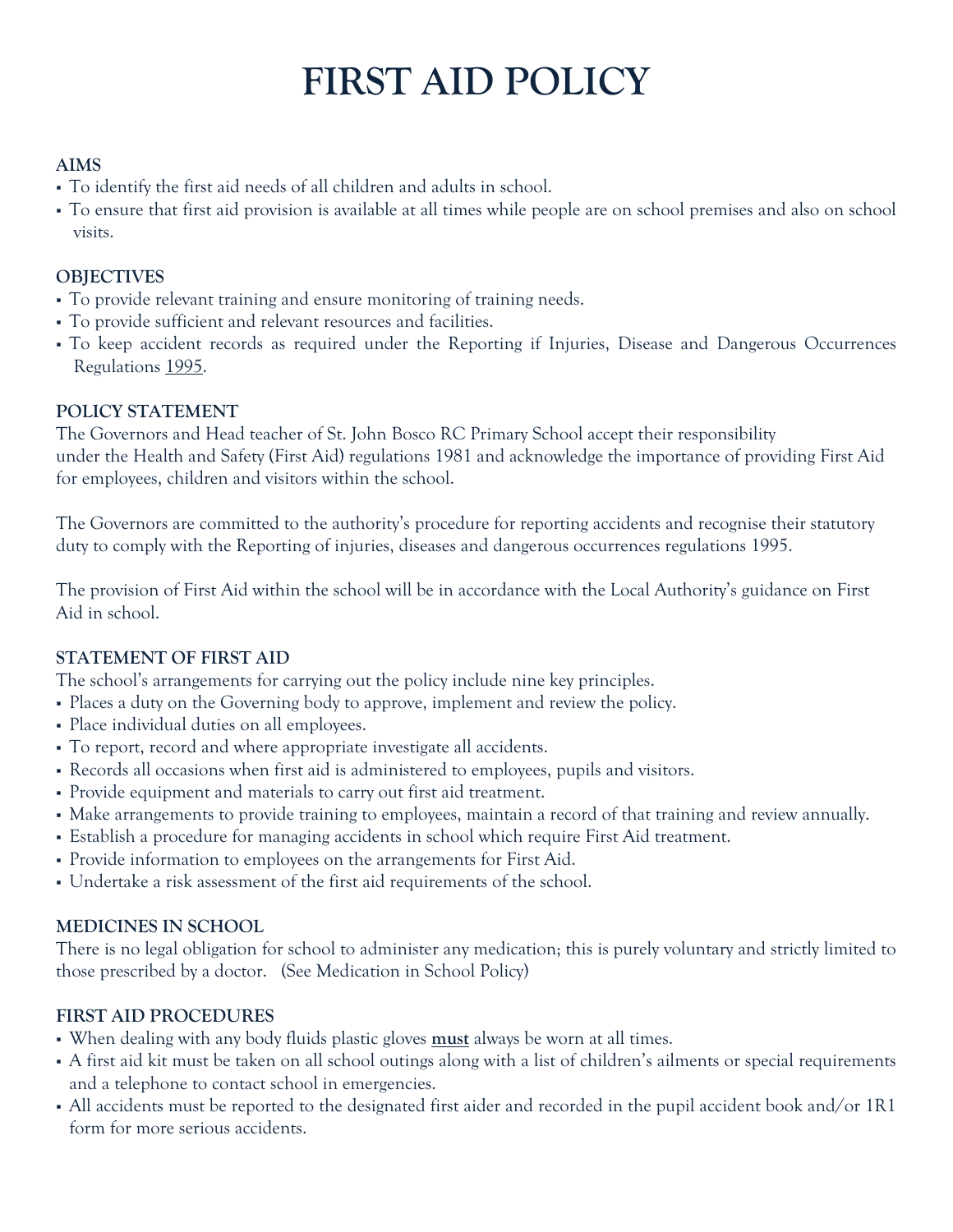- Where an accident involving a head injury occurs, parents must be informed as soon as possible. If parents cannot be contacted the next named contact will be informed. (See Head Injury Section)
- If parents cannot be contacted and it is considered that the child needs hospital treatment, the Headteacher or Deputy Headteacher will take the child, acting "in loco parentis" with another member of staff.
- If an ambulance is required note the time the call was made, also the time the ambulance arrived. Full details of children's medical details to be given, if known.

A record of any first aid treatment must be kept, this should include;

- Date, time and place of incident
- Name and class of the injured or ill person
- Details of injury or illness
- What first aid was given
- What happened to the person immediately afterwards
- Name and signature of the first aider or person dealing with the incident

#### **ARRANGEMENTS FOR FIRST AID**

#### Materials, equipment and facilities

The school will provide materials, equipment and facilities as set out in DCSF 'Guidance on First Aid for schools'.

#### The location of First Aid Kits in school are;

- Foundation Stage Disabled Toilet
- KS2 Disabled Toilet
- Each year group has its own emergency first aid kit.

The contents of the kits will be checked on a regular basis by Miss Debbie Mills, Mrs Leigh Brettle and Miss Stacey Kelly who are Designated First Aiders. Miss Mills and Miss Kelly are also qualified in Paediatric First Aid.

#### **Off site activities.**

- At least one first aid kit will be taken on all off site activities, along with individual pupil's medication such as inhalers, epipens etc.
- A person who has been trained in first aid will accompany all off site visits.

#### **Information on First Aid arrangements.**

*The Head teacher will inform all employees at the school of the following:*

- The arrangements for recording and reporting accidents.
- The arrangements for First Aid.
- Those employees with qualifications in first Aid.
- The location of First Aid kits.
- In addition the head teacher will ensure that signs are displayed throughout the school providing the following information:

*Names of employees with first aid qualifications. Location of first aid boxes.*

All members of staff will be made aware of the school's first aid policy.

#### **Accident Reporting**

*The Governing body will implement the LA's procedures for reporting:*

- all accidents to employees.
- all incidents of violence and aggression.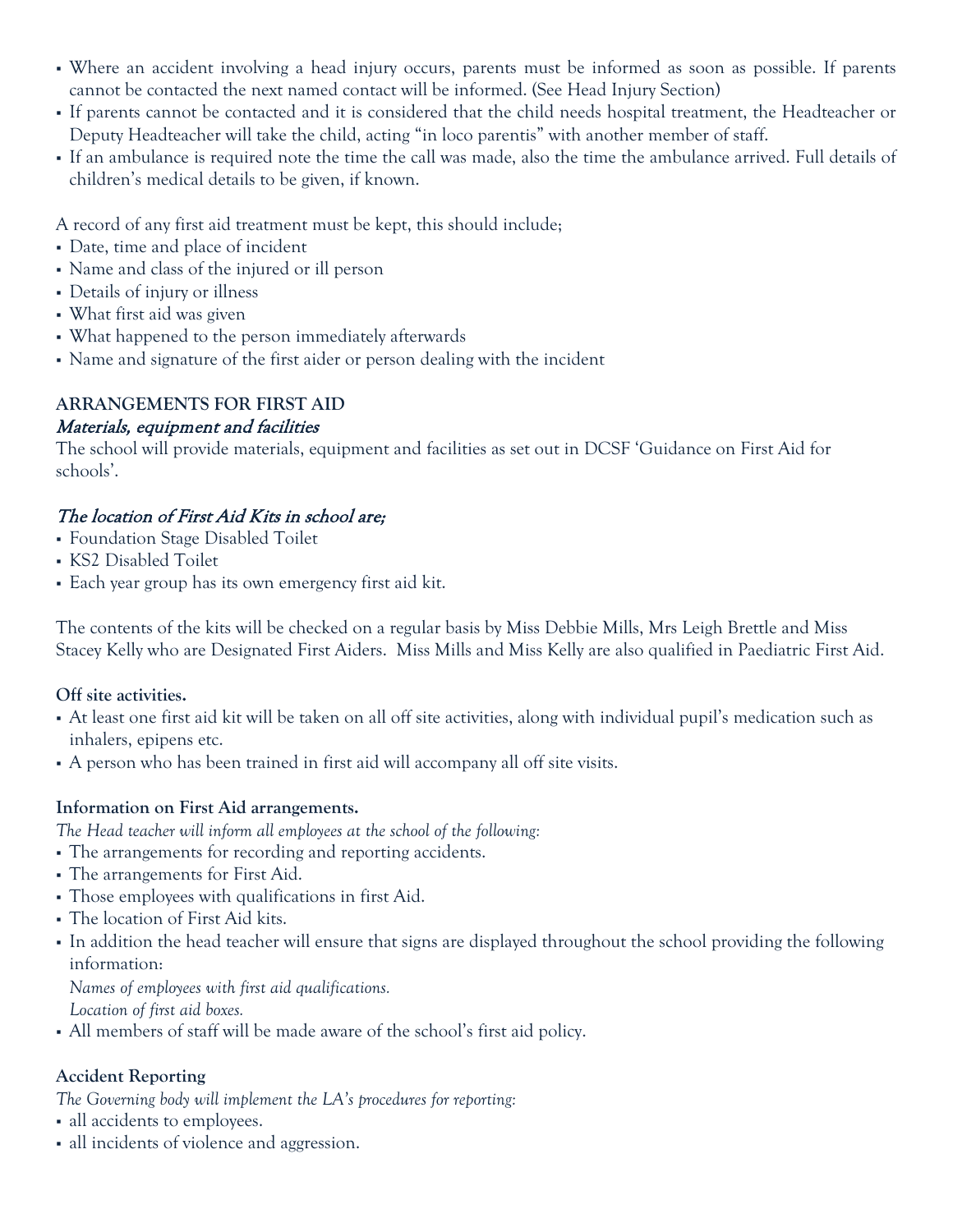All accidents in school must be reported to the first aider who then fills out the appropriate form. Pupils are given a copy to take home and a copy is kept in the School Office (conforming with Data Protection Act).

Any accidents involving bodily fluids, blood or head injuries **must be reported on CPOMS** and a telephone call to parents should be undertaken by either the class teacher or someone in the school office.

For more serious accidents or injuries that require parents to be contacted, the Headteacher and first aider will complete an online incident report. Accident records will be kept for a minimum of seven years.

#### **The Governing body is aware of its statutory duty under RIDDOR in respect of reporting the following to the Health and Safety executive as it applies to employees.**

- An accident that involves an employee being incapacitated from work for more than three consecutive days.
- An accident which requires admittance to hospital for in excess of 24 hours.
- Death of an employee.
- Major injury such as fracture, amputation, dislocation of shoulder, hip, knee or spine.

#### **For non-employees and pupils an accident will only be reported under RIDDOR:**

- Where it is related to work being carried out by an employee or contractor and the accident results in death or major injury, or;
- It is an accident in school which requires immediate emergency treatment at hospital

#### **For each instance where the Head teacher considers an accident to a visitor or pupil is reportable under RIDDOR the advice of the authority will be sought.**

- Where a pupil has an accident it will be reported to the LA.
- All accidents to non-employees e.g. visitors which result in injury will be reported to the authority.

#### ı

#### **Pupil accidents involving their head.**

- The Governing body recognise that accidents involving the pupil's head can be problematic because the injury may not be evident and the effects only become noticeable after a period of time.
- In all instances of head injury, parents are contacted as a matter of course and given the option to come to school to either collect their child or assess the injury.
- Where emergency treatment is not required, a 'Head Injury' letter will be sent home to the child's parents or guardians.
- Head Injury forms are kept and distributed by the First Aiders.

#### **Transport to hospital or home.**

- The Headteacher will determine what is a reasonable and sensible action to take in each case.
- Where the injury is an emergency an ambulance will be called following which the parent will be called.
- Where hospital treatment is required but it is not an emergency, then the Headteacher will contact the parents for them to take over responsibility for the child.
- If the parents cannot be contacted then the Headteacher may decide to transport the pupil to hospital
- Where the Headteacher makes arrangements for transporting a child then the following points will be observed:
- *Only staff cars insured to cover such transportation will be used.*
- *No individual member of staff should be alone with a pupil in a vehicle.*
- *The second member of staff will be present to provide supervision for the injured pupil.*